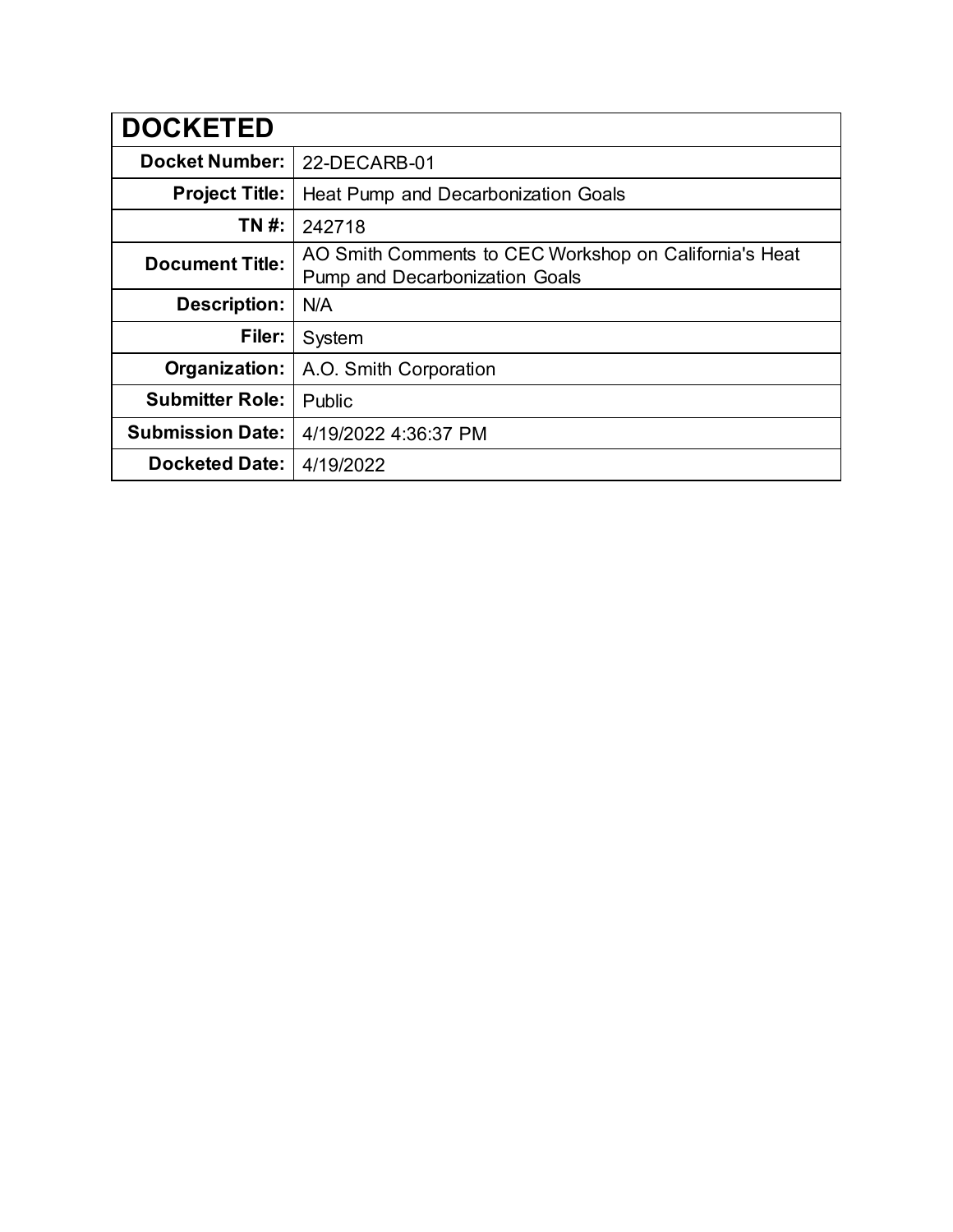Comment Received From: Joshua C. Greene Submitted On: 4/19/2022 Docket Number: 22-DECARB-01

# AO Smith Comments to CEC Workshop on California's Heat Pump and Decarbonization Goals

Additional submitted attachment is included below.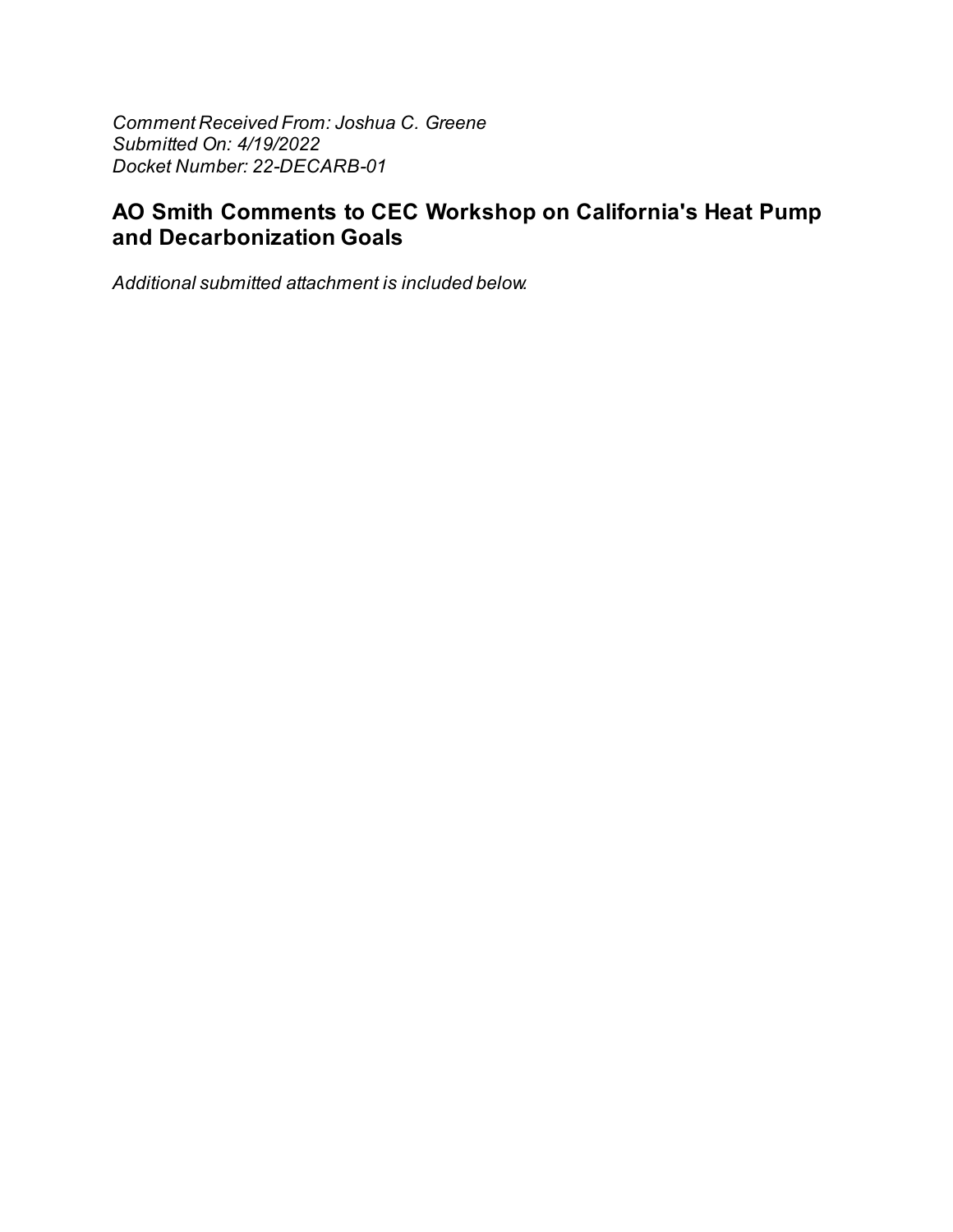

April 19, 2022

California Energy Commission Dockets Office, MS-4 1516 Ninth Street Sacramento, California 95814

# **RE: A. O. SMITH CORPORATION COMMENTS TO THE CALIFORNIA ENERGY COMMISSION WORKSHOP ON CALIFORNIA'S HEAT PUMP AND DECARBONIZATION GOALS (DOCKET #: 22-DECARB-01)**

Dear Commissioner McAllister, Dr. Nicholas Janusch and California Energy Commission Staff:

A. O. Smith appreciates the opportunity to submit comments to the California Energy Commission (CEC / Commission) Staff Workshop on Heat Pump Goals, Supply Chain, and Programs held on April 5, 2022. The workshop examined statewide goals of installing six million heat pumps by 2030; challenges to market transformation and an equitable transition to building decarbonization; and explored heat pump water heater (HPWH) incentive programs currently in place. A. O. Smith participated in the workshop as a presenter on Panel 1: Manufacturer Perspective on Heat Pump Supply Chain.

# **I. About A. O. Smith and Heat Pump Water Heaters**

A. O. Smith is a global leader applying innovative technology and energy-efficient solutions to products manufactured and marketed worldwide. Our company is one of the world's leading manufacturers of residential and commercial water heating equipment and boilers, as well as a manufacturer of water treatment and air purification products. Along with its wholly owned subsidiaries, A. O. Smith is the largest manufacturer and seller of residential and commercial water heating equipment, high efficiency residential and commercial boilers, and pool heaters in North America.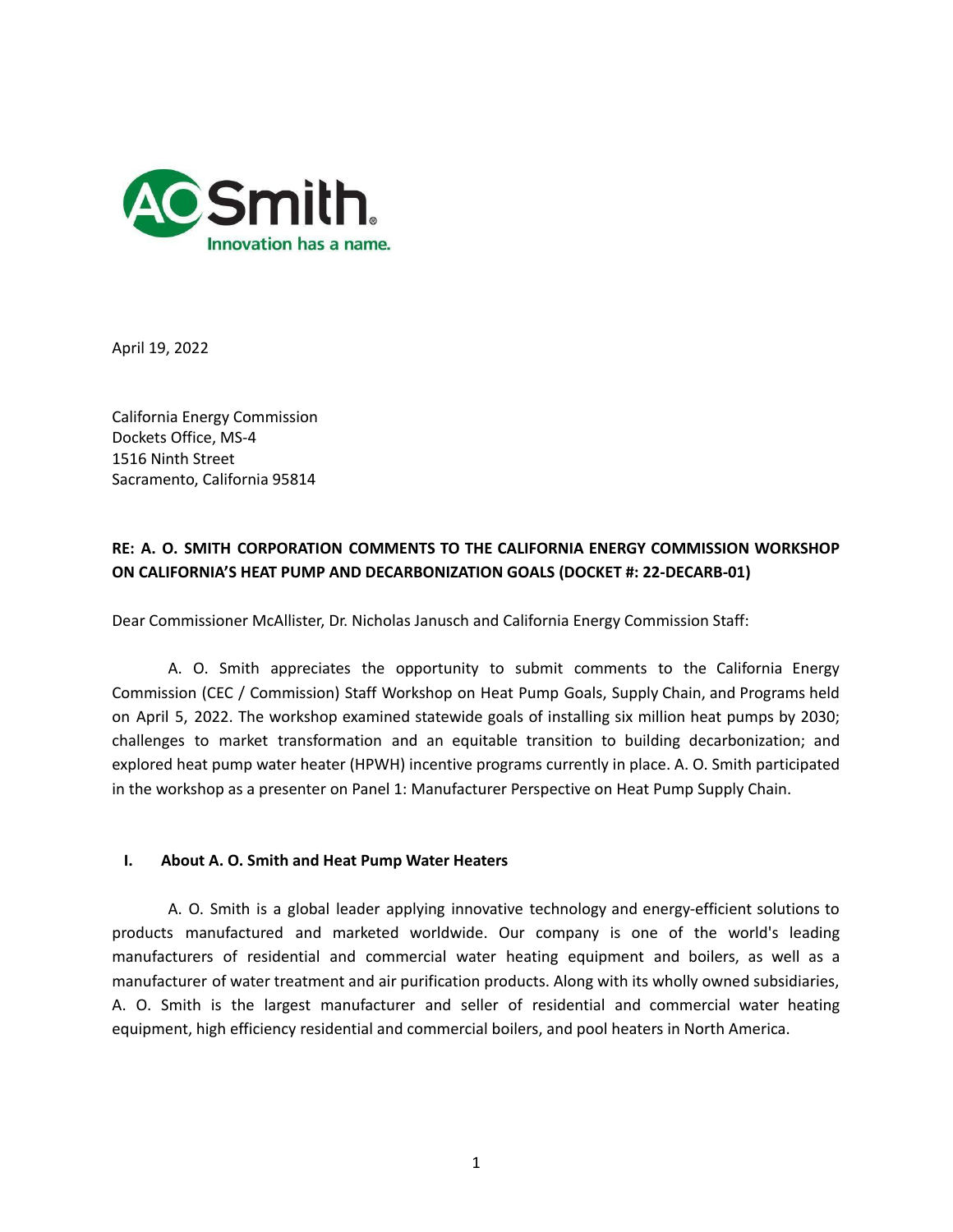HPHWs will play a vital role in two key California policy priorities – reducing the carbon footprint of our buildings as the state transitions water heaters from primarily gas-fired to electricity and helping to manage the integration of increasing amounts of renewable energy as HPWHs.

HPWHs and grid-interactive electric storage water heaters offer the ability to provide thermal storage serving as a battery for assisting the integration of renewable energy into local distribution grids in both residential and commercial applications. Flexible demand [or smart] water heaters, which include grid-enabled electric resistance storage water heaters and HPWHs, have additional controls that allow the utility or third-party aggregator to control their energy use (e.g., load shifting) during the course of the day. Within a given local territory, a fleet of water heaters can be controlled to be a flexible energy storage system that can adjust the load on the grid. Given that every home in the state has a water heater, smart water heaters can play a key role in load management and carbon reduction within the built environment.

## **II. General Overview of A. O. Smith Comments**

The 2021 IEPR Report, Volume  $1^1$  recognizes that the transition away from utilizing natural gas for space and water heating to electricity exclusively presents significant challenges from physical infrastructure and electricity grid modernization to funding and consumer awareness and acceptance. The path to achieving carbon neutrality will require a number of changes in California.

In order to reach carbon neutrality across the entire building stock in California, a massive investment will be required from both the public and private sectors given California's current building and electric grid infrastructure. A. O. Smith recommends a pragmatic approach to reach electrification goals, and we look forward to working with the CEC and other state agencies in this regard. Having a clear and reliable policy structure will be necessary to provide manufacturers with the business certainty needed to make the investments required to increase manufacturing capacity at the scale needed to meet the state's goals. In addition to having consistent programs that provide incentives and consumer awareness and education on HPWHs, A. O. Smith urges continued agency coordination to align federal, state and local policies and rules to help achieve California's climate goals.

# **III. Building Electrification Requires Significant Investments**

In California, about 75 percent of homes (or 9.75 million) were built before 1990. Older homes are less likely to have adequately sized electric panels to accommodate all electric appliances.<sup>2</sup> In addition to the cost of the electric appliance, an older home may also require an electric panel upgrade.

<sup>1</sup> California Energy Commission, *Final 2021 Integrated Energy Policy Report Volume I Building [Decarbonization](https://efiling.energy.ca.gov/GetDocument.aspx?tn=241599)*, February 2, 2022.

<sup>2</sup> California Energy Commission. *California Building Decarbonization Assessment - Final Commission Report*, August 13, 2021, pg 109.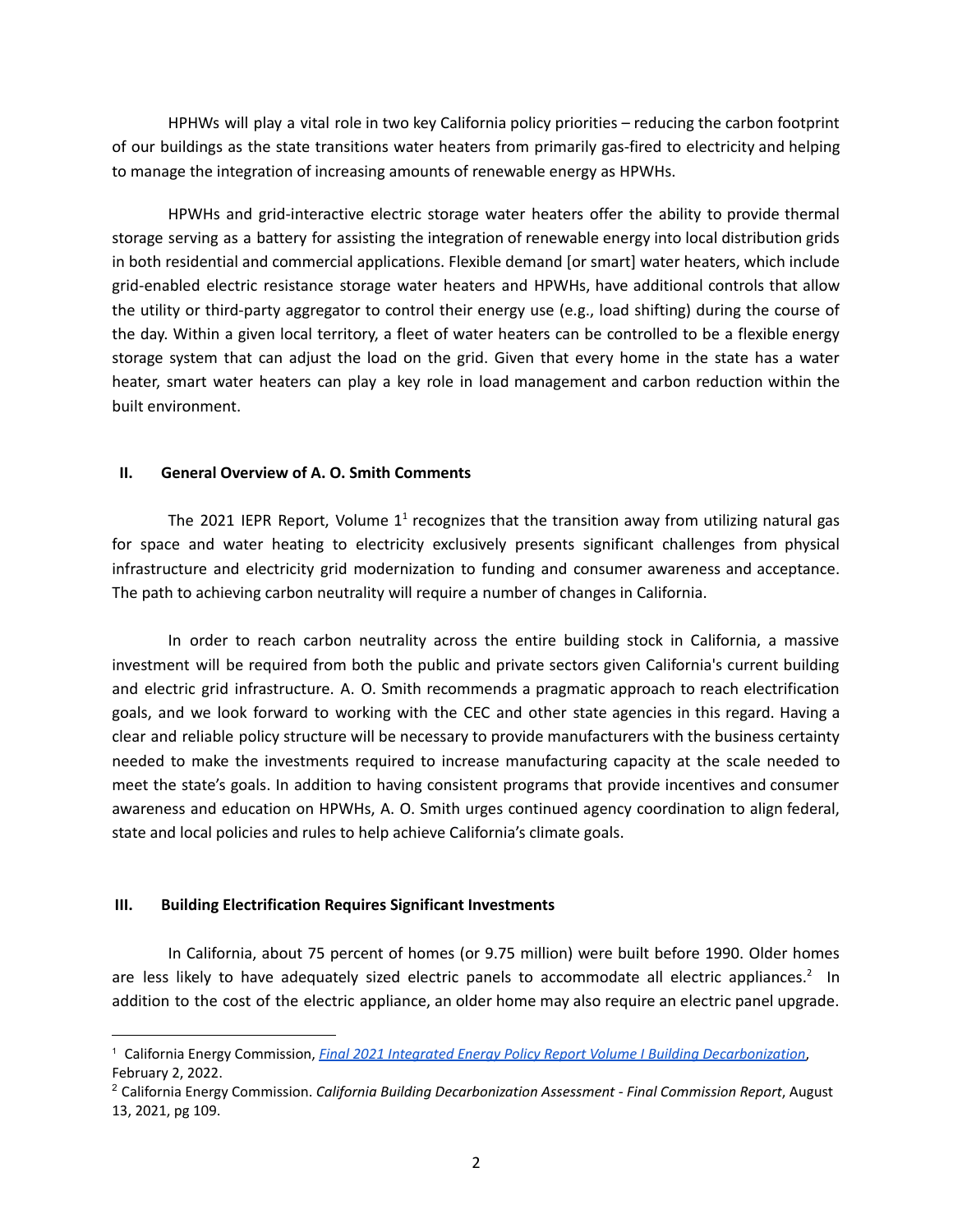The CEC estimates that a panel upgrade can cost between \$2,500 - \$4,000<sup>3</sup> and would likely be borne by the home or property owner. In a scenario where every house built before 1990 requires an electric panel upgrade, an investment between \$25 - \$40 billion dollars would be required. Another study on building electrification by the not-for-profit organization, Pecan [Street,](https://www.pecanstreet.org/?gclid=CjwKCAjwybyJBhBwEiwAvz4G777eMKlfGRZZKv8Ij16AR40eT1LSEHuk3Ue2BvP3IQPEppkEazlGvRoC2FsQAvD_BwE) found that it would cost approximately \$100 billion to upgrade electric panels in the residential sector across the country. Regardless of the exact amount, it's important to note that just one component of electrification, updating the main electrical panel of a home, will require a tremendous financial investment. The figures shared here do not even account for the cost of upgrading electric appliances that in many cases are more expensive than their gas counterparts. According to the Building Decarbonization Coalition, the cost to electrify low-to-moderate income (LMI) households alone in California would require investments of \$72 - \$150 billion over the next several decades. 4

Therefore, it is critical that CEC consider the economic impacts of retrofitting millions of households and commercial buildings and the need for sustained programs and incentives for property owners and businesses. Consistent and long-term funding for greenhouse gas (GHG) reduction programs and incentives is essential in aiding consumers in making different purchasing decisions and accepting new technologies.

## **IV. Application of HPWHs for the Current Built Environment**

In addition to a panel upgrade, space constraints within existing homes can make it difficult to install a HPWH. Most gas water heaters are placed inside a small closet, whereas a HPHW requires more space for the appliance to function efficiently and as intended. Given that some existing homes and buildings may lend themselves to a cheaper, faster and overall easier transition to electrification, A. O. Smith recommends a system of prioritization to help target homes and buildings that are more "retrofit-ready" for replacements while continuing to develop plans for homes and buildings that are harder to electrify. In the State of New York, for example, some local jurisdictions are pursuing a step-wise approach for building electrification by completing energy audits of buildings (residential and commercial) as a first step to identify, tier and prioritize which buildings can transition to all-electric end-uses ahead of others. A similar prioritization program study has been completed for the City of Denver by the Colorado Energy Office. Notably, one of the observations in that study noted that "[e]lectrification without energy efficiency upgrades could cause substantial damage to the distribution transformers if a neighborhood is not designed to handle the larger loads." 5

Retrofits of existing commercial buildings have similar issues as retrofits of a residence: type and size of equipment, age of the building and space constraints. However, the primary challenge in commercial applications is being able to match the customers hot water needs (i.e., load) in converting

<sup>3</sup> Building Decarbonization Coalition. *Towards an [Accessible](https://www.buildingdecarb.org/uploads/3/0/7/3/30734489/bdc_junewhitepaper_designdraft.pdf) Financing Solution*. June 2020, pg 14.

<sup>4</sup> CEC *California Building [Decarbonization](https://www.energy.ca.gov/publications/2021/california-building-decarbonization-assessment) Assessment - Final Commission Report*, August 13, 2021, pg 84.

<sup>5</sup> Earle, Lieko, Jeff Maguire, Prateek Munankarmi, and Dave Roberts. 2022. *Colorado [Residential](https://www.nrel.gov/docs/fy22osti/82325.pdf) Retrofit Energy District (CoRRED) Phase I: Final [Modeling](https://www.nrel.gov/docs/fy22osti/82325.pdf) Results*. Golden, CO: National Renewable Energy Laboratory.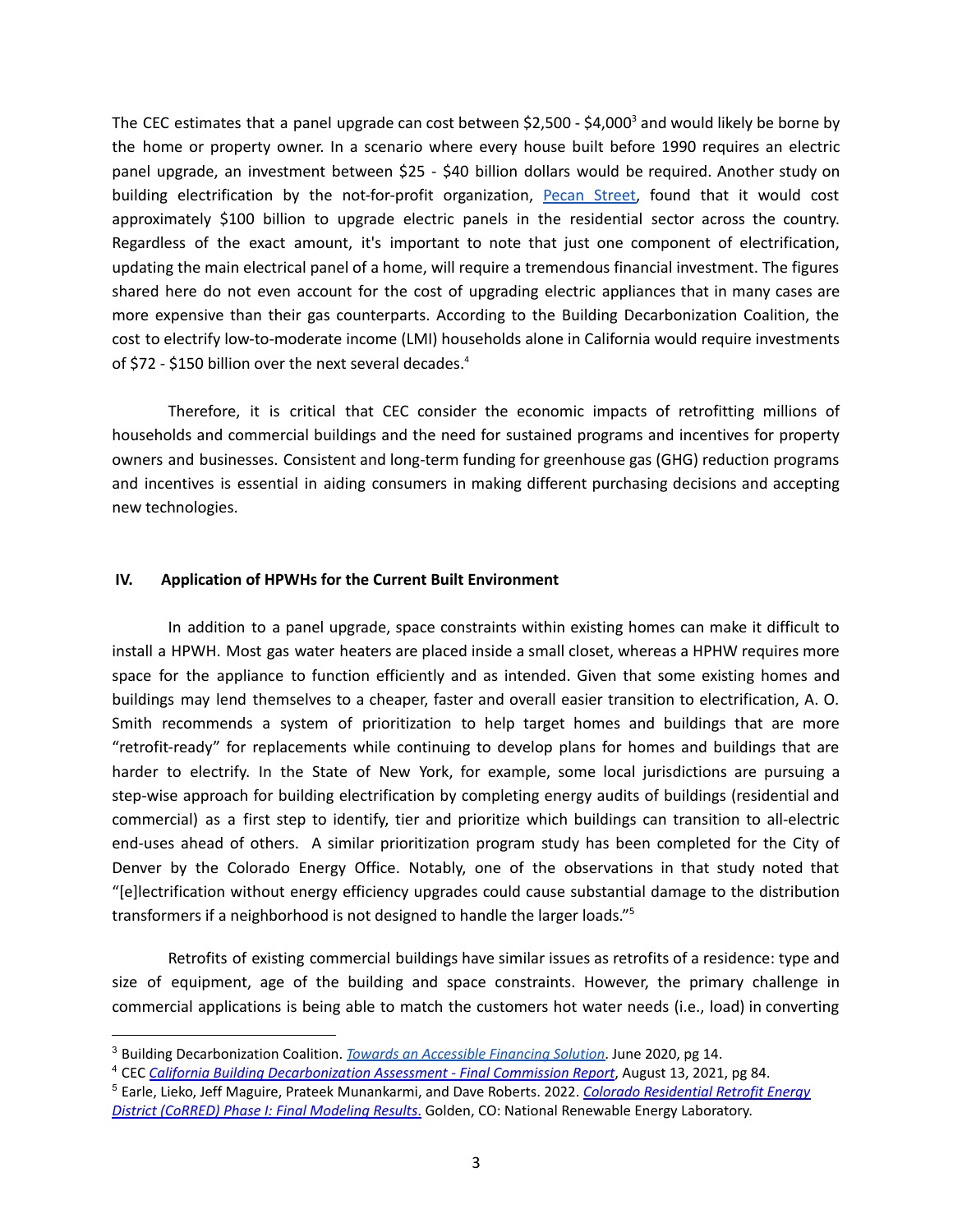from a gas-fired product to a HPWH. Moreover, in certain applications, the economics of the conversion will not be favorable, including the potential to increase the annual operating costs to a business owner or property owner. According to a report on the CEC's assessment of building decarbonization, small business owners and property owners of small and medium size commercial buildings could incur retrofit costs of up to \$40,000.<sup>6</sup> Therefore, ensuring the correct application of the equipment will be critical. A. O. Smith recommends a step-wise approach to reaching electrification goals by allowing high efficiency gas condensing equipment to be used in limited cases where there is no viable electric alternative. Using hybrid heat pumps with options for gas/electric back-up may also be necessary for certain space constrained and larger thermal load applications, such as health care facilities, in certain areas of the state.

# **V. Providing Manufacturers with Business Certainty**

The CEC assumes a turnover rate of 7 percent in water heaters in existing single-family homes and multi-family units, which equates to 861,000 water heaters being replaced annually.<sup>7</sup> To capture even 10 percent of this market means installing 86,000 units per year. The number of HPWH units sold annually across the entire country in 2020 was approximately 100,000.<sup>8</sup> To convert the entire annual California market of water heaters to HPWHs would require a ten-fold increase in HPWH manufacturing capacity. These figures are meant to illustrate that meeting California's demand for HPWHs at even a modest pace would require significant ramp up of manufacturing and have vast impacts on the supply chain. This sort of increase takes time to orchestrate as new manufacturing capacity and production lines must be created. As stated earlier, having a clear and reliable policy scheme will be necessary to provide manufacturers with the business certainty needed to make the massive investments required to increase manufacturing capacity at this unprecedented scale.

## **VI. Supply Chain and Logistical Barriers**

As presented at the workshop, many manufacturers continue to experience challenges due to global supply chain disruptions that began in 2020 and into 2021. In response, Governor Newsom issued Executive Order N-19-21<sup>9</sup> which directs state agencies to continue coordinating with the Biden-Harris Administration Supply Chain Disruptions Task Force to address state, national and global supply chain challenges. While there is capacity available to meet current demand, A. O. Smith recommends that the CEC provide clarity on what percentage of HPWHs it has modeled as part of its goal of installing 6 million heat pumps in California by 2030. This type of clarity will provide both heating, ventilation, and air

<sup>6</sup> CEC *2021 Integrated Energy Policy Report Volume I: Energy Efficiency and Building, Industrial, and [Agricultural](https://efiling.energy.ca.gov/GetDocument.aspx?tn=241599) [Decarbonization](https://efiling.energy.ca.gov/GetDocument.aspx?tn=241599)*, pg 102.

<sup>7</sup> CEC *2021 Integrated Energy Policy Report Volume I: Energy Efficiency and Building, Industrial, and [Agricultural](https://efiling.energy.ca.gov/GetDocument.aspx?tn=241599) [Decarbonization](https://efiling.energy.ca.gov/GetDocument.aspx?tn=241599)*, pg 22.

 $8$  ENERGY STAR® Unit Shipment and Market Penetration Report Calendar Year 2020 Summary, pg 6.

<sup>9</sup> <https://www.gov.ca.gov/wp-content/uploads/2021/10/10.20.21-N-19-21-Supply-Chain-Resilience.pdf>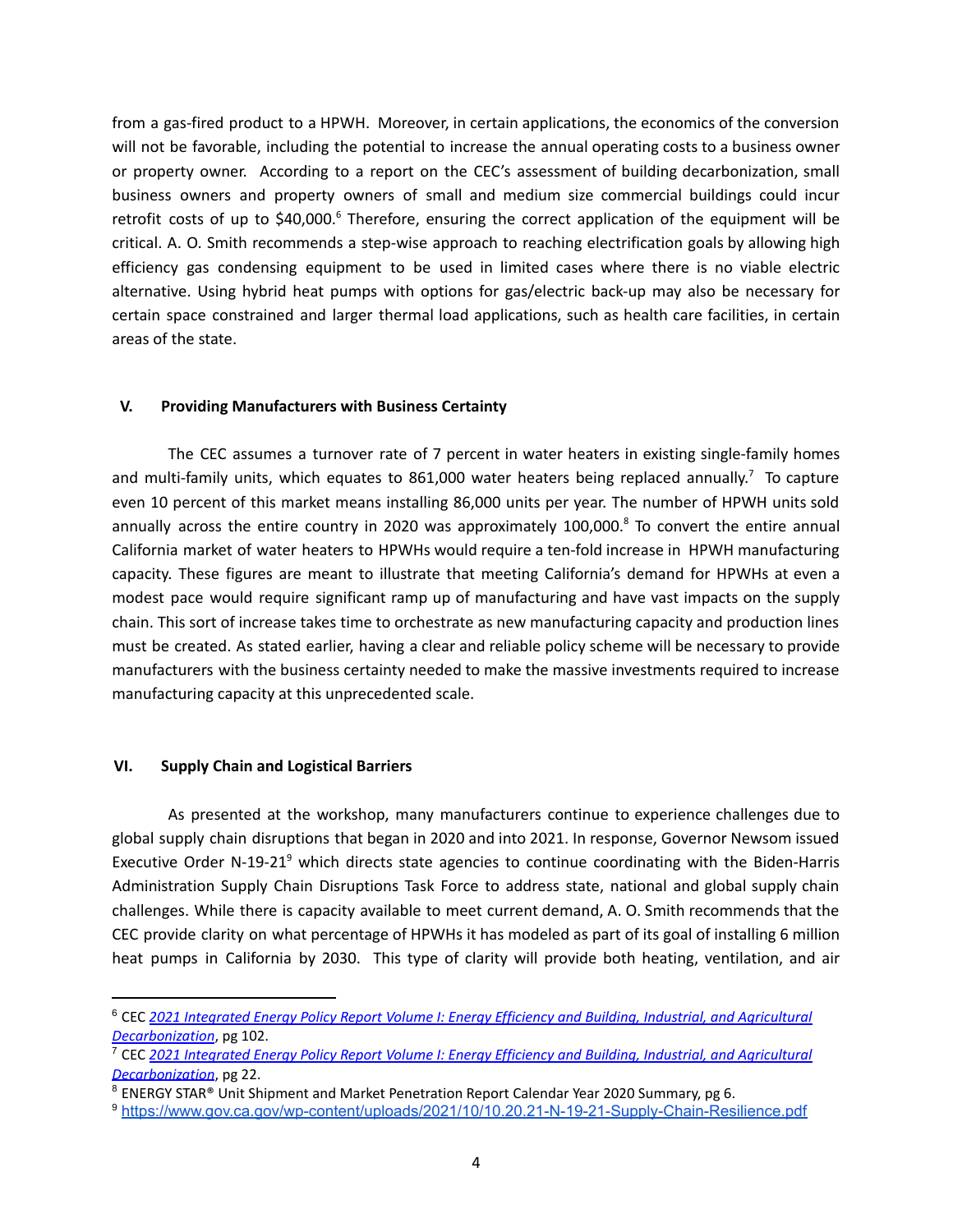conditioning (HVAC) and HPWH manufacturers better insight into the investments that will need to be made to address the needs of the California market.

#### **VII. Transitioning to Low Global Warming Potential Refrigerants in HPWHs**

HPWH's use hydrofluorocarbon (HFC) refrigerants, which are also used in refrigerators and air conditioners. Compounding the potential supply issues that may stem from the 6 million installed heat pump goal by 2030, is the state's policy to transition to low-GWP refrigerants. A. O. Smith agrees that we must do all we can to lower the GHG emissions profile of HPWHs. The marketplace for broad-based and cost-effective low-GWP refrigerants for water heating continues to evolve - driven primarily by international agreements, such as the Montreal Protocol, the recently enacted American Innovation and Manufacturing (AIM) Act of 2020 at the federal level, California's action directed by Senate Bill (SB) 1383, and the regulations promulgated by CARB, as well as larger users of refrigerants such as the space cooling and automobile industry. We recommend that CEC, in conjunction with CARB and other agencies, examine refrigerant regulations to reduce the allowable GWP of refrigerants over time, in consultation with HPWH manufacturers and other market actors. Given the implications of the AIM Act on the refrigerant supply chain, A. O. Smith respectfully asks for adequate time to plan, source, build and test any new products designed to meet or exceed California's HFC regulatory requirements.

#### **VIII. Streamlined Process for Electrifying Existing Buildings**

Californians need a streamlined, easy-to-use program to assist homeowners and property owners in embracing electrification. Programs developed to incent customers to switch from gas water heaters to electric ones must be easy to use. Inspections of installations are critical to ensure that work was performed to required specifications and that appliances are working efficiently. Nevertheless, in-person inspections can further delay projects. A. O. Smith is encouraged that certain local jurisdictions have implemented an online permitting and inspection program for HVAC with heat pump technology which includes training for inspectors on heat pump technology installations so that they have the knowledge of what to look for in a quality heat pump installation. An online permitting process and remote inspections through virtual verification through pre and post pictures of installations should be considered as part of the CEC's strategy for building electrification.

#### **IX. Addressing the Shortage of Experienced HPWH Installers**

Currently, there is a shortage in California of plumbing contractors that have HPWH installation experience because the majority of water heating systems in California are gas-fired. The current pool of trained contractors and installers is limited which keeps the HPWH market from growing a consistent and stable workforce. As such, A. O. Smith recommends that local and state agencies work together to